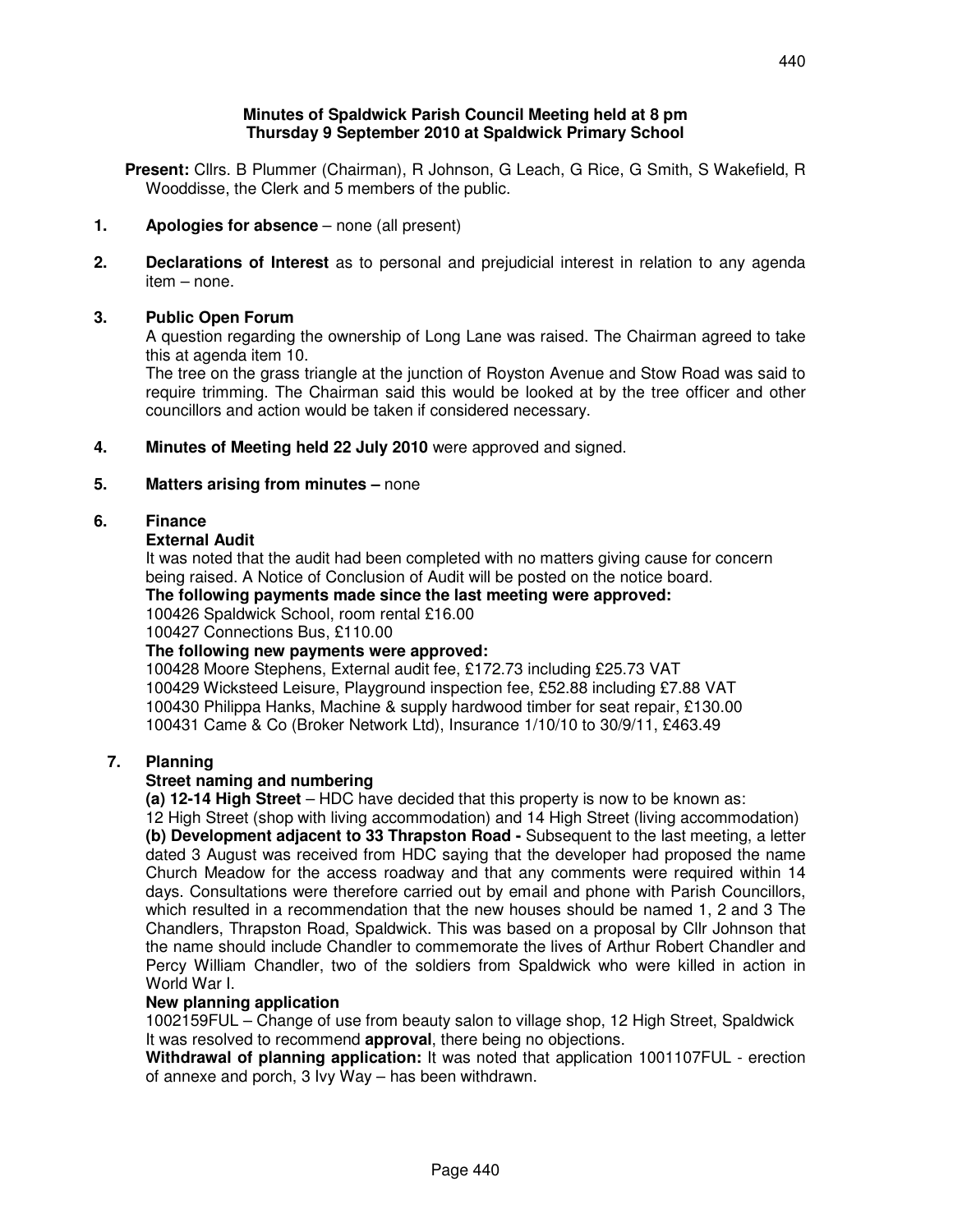# **Proposed Woolley Hill Wind Farm**

It was noted that the next meeting of the Community Liaison Group will be held on 21 September. The Clerk will attend if Cllr Leach is unable to do so.

# **Proposed Bicton Wind Farm, Planning Application 1001201FUL**

The Clerk pointed out that the deadline for receipt of comments by HDC is 17 September. .

### **8. Site for Village Hall**

(1) No formal reply has yet been received from Cllr Mike Baker to SPC letter of 3 July regarding possibility of obtaining HDC consent to build a village hall on the Public Open Space at Ferriman Road.

 (2) A letter from Persimmon PLC stating that their permission would be required for any building on the site was noted. The Clerk pointed that, as SPC would require permission from HDC and that this could only be granted if they first obtained permission from Persimmon, the approach via HDC referred to in (1) above was chosen to ensure that both relevant transferors had been consulted.

 (3) Cllr Rice reported that the Management Committee is in the process of carrying out a survey of all residents of the village aged  $18<sub>+</sub>$ , which questions whether they want a new village hall and, if so, which site they would prefer.

### **9. Parish Plan**

Cllr Plummer reported that the Plan would be formally presented to the Neighbourhood Forum on 27 October with a view to ensuring support when it is required from the stakeholders such as County and District Councillors, the Police and other services, who will be present at the meeting. In the meantime activities initiated as a result of the action plan are continuing.

### **10. Environmental issues**

**Planting at village entrances –** Cllr Leach presented details of several types of planters which are available. Following discussion, it was agreed to defer a decision on which type is best until he had investigated possibilities further.

#### **Footpath to rear of Nos. 2 & 3 Pound Close**

The Clerk reported that he was still trying to resolve the problem reported by the occupant of No.2 regarding a tree on this footpath and possible hazards from 3 very old trees on land adjoining the footpath.

### **Bury Close**

A number of complaints have been made by residents about the condition of the field during the height of the summer which made walking along the paths difficult and produced large amounts of thistle seeds which blew around the village. An overall cut of the field was carried out in mid August, which has removed the seed problem. Mr W Brown has confirmed that it was cut at the request of the land-owner. He pointed out that it is privately owned and that users of the footpaths should remain on them and not walk anywhere they choose.

 This raised the question of how members of the public can recognise the official paths when they are not delineated and the perimeter unofficial path created by dog walkers is clearly visible. The official paths are also difficult to walk along due to the remaining uncut and tufted grass It was resolved that, as a first step, the Clerk should place a piece in Spaldwick News asking people to keep to the paths and referring them to maps which would be displayed on the Notice Board and Parish Council website. It was further resolved that the Clerk should discuss the problem with the Rights of Way Officer with a view to the paths across Bury Close being added to the schedule of paths maintained (i.e. cut) by CCC.

#### **Cockway Lane (within Spaldwick Parish) and Long Lane**

In response to the Clerk's request for a cut of excessive growth to be included in the CCC Highways maintenance programme, as the lanes are officially "highways", the local highways engineer stated that there are no funds available. The Clerk reported that he will now speak to the CCC Rights of Way Section, who maintain the byways, to request their assistance in dealing with these lanes.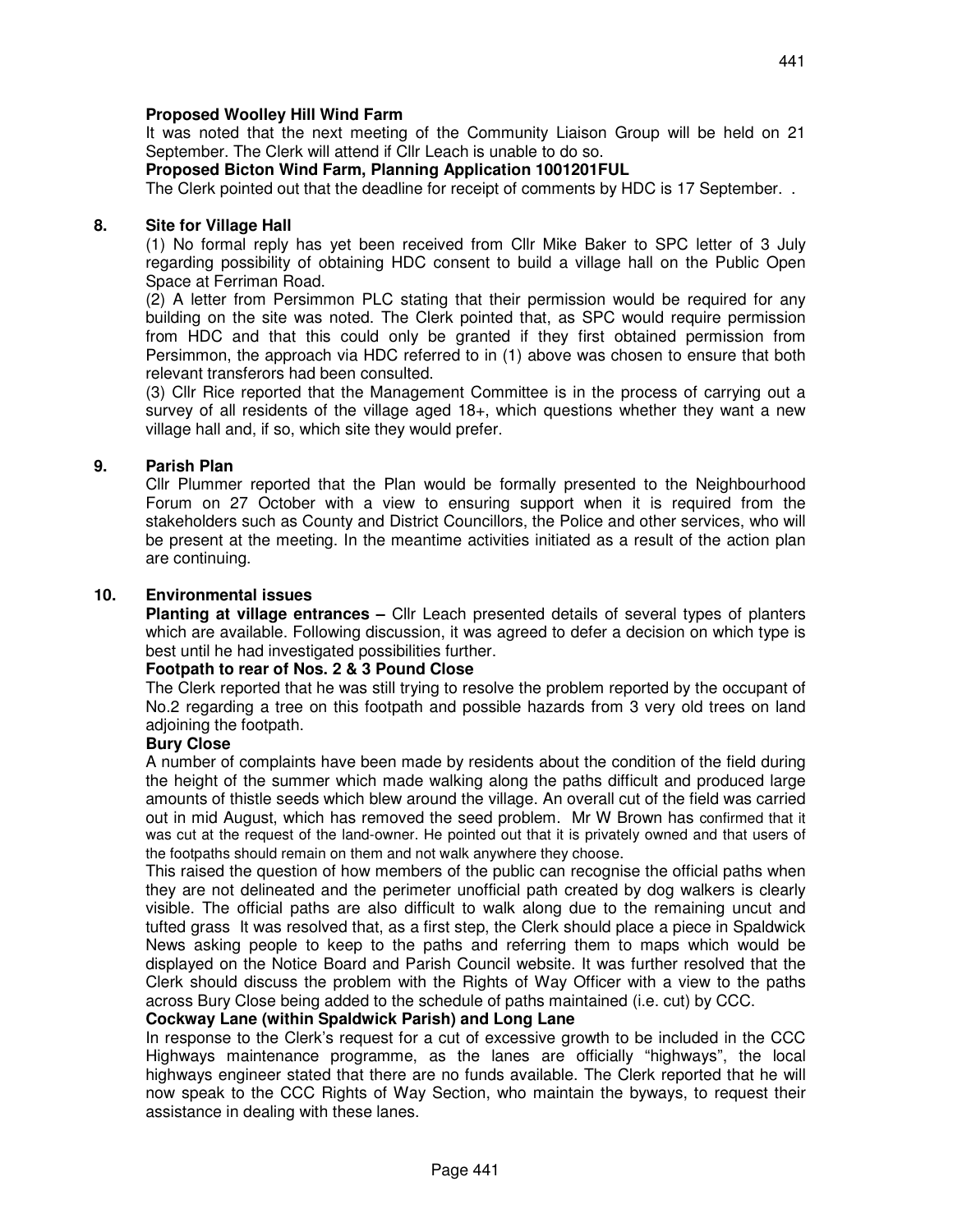## **Trees in Long Lane**

In response to a question from a member of the public, who was concerned about the roots of two trees which are damaging the garage and grounds of 42 Ferriman Road, the Clerk stated that Cambridgeshire County Council is the owner of the lane. As it is nominally a highway he suggested that the property owner should contact Cambridgeshire County Council, West Highways Division in Huntingdon.

 Cllr Leach reported that a large branch of a dead tree was overhanging the lane and in danger of falling. The Clerk is to report this to CCC Highways and request its removal.

### **11. Inspection of Children's Play Area**

 Wicksteed's Inspection Report dated 9 August 2010 was noted. This stated that the area and equipment are generally satisfactory, but made the following recommendations **–** trim back foliage on approach path and provide sign showing name & address of playground and contact details. It was agreed that the Clerk would ask Fergusons whose contract includes maintenance of shrubs and trees in the 2 PC owned sites including the play area, to trim the shrubs. An offer made by Lynda Haley, who was present at the meeting, to trim around the gate was gratefully accepted.

# **Report by parish council inspector**

Cllr Rice reported that he would be attending a training session the following day, and would commence routine inspections thereafter.

#### **12. Proposed restricted access to Cockway Lane**

It was noted that Cllr Wooddisse and the Clerk met the ROW Officer, John Cooper on 29 July, who agreed in principle with the proposal for a chicane, but as the site is Highway not Byway he would have to refer the matter to the Highways Engineer, Tony King. The latter subsequently replied that he has no objection, but is unable to assist financially. Nevertheless he would need to approve the plans.

 Following discussion it was agreed that the Clerk should ask the ROW Officer to supply details of his proposal and whether he can obtain funding**.** Cllr Wooddisse and the Clerk will consider the response and produce a scheme for consideration by the Parish Council.

#### **13. Repair / Replacement of Assets**

 **Seat in Royston Avenue –** repair completed today, thanks to Richard Johnson who has removed the broken slats and fitted the new ones free of charge.

**Notice Boards** – It was resolved that both existing notice boards will be replaced. Details of new boards similar in size to the original ones (accommodating 8 x A4 sheets) were tabled - Aluminium Alloy with impact resistant screen cost £646; Oak with glazed screen and routed head board cost £834. Before proceeding further Cllrs Johnson and Wooddisse offered to obtain prices from local carpenters for boards similar to the latter.

#### **14. Website**

 Cllr Rice reported that the new website is now up and running. All the 2010 minutes have been uploaded along with the agenda for today's meeting. Other information will be added shortly. In response to a query from the Chairman, he confirmed that the website would be controlled by the Parish Council. Initially, in addition to the Parish Council the Village Hall will have pages on the site. Other organisations can be added later.

## **15. Correspondence**

 **CCC letter re Winter Service, Gritting Arrangements.** It was agreed to request the addition of Belton's Hill and Woolley Hill to the precautionary gritting route.

**NW Hunts Neighbourhood Forum** – Wednesday, 27th October 2010 - Venue to be confirmed.

**Cambs ACRE AGM,** Burgess Hall, St. Ives, Tuesday 28 September at 5.30pm followed at 6.30 pm by a presentation on Localism and the Big Society. In the absence of any Councillor able to attend the Clerk will do so.